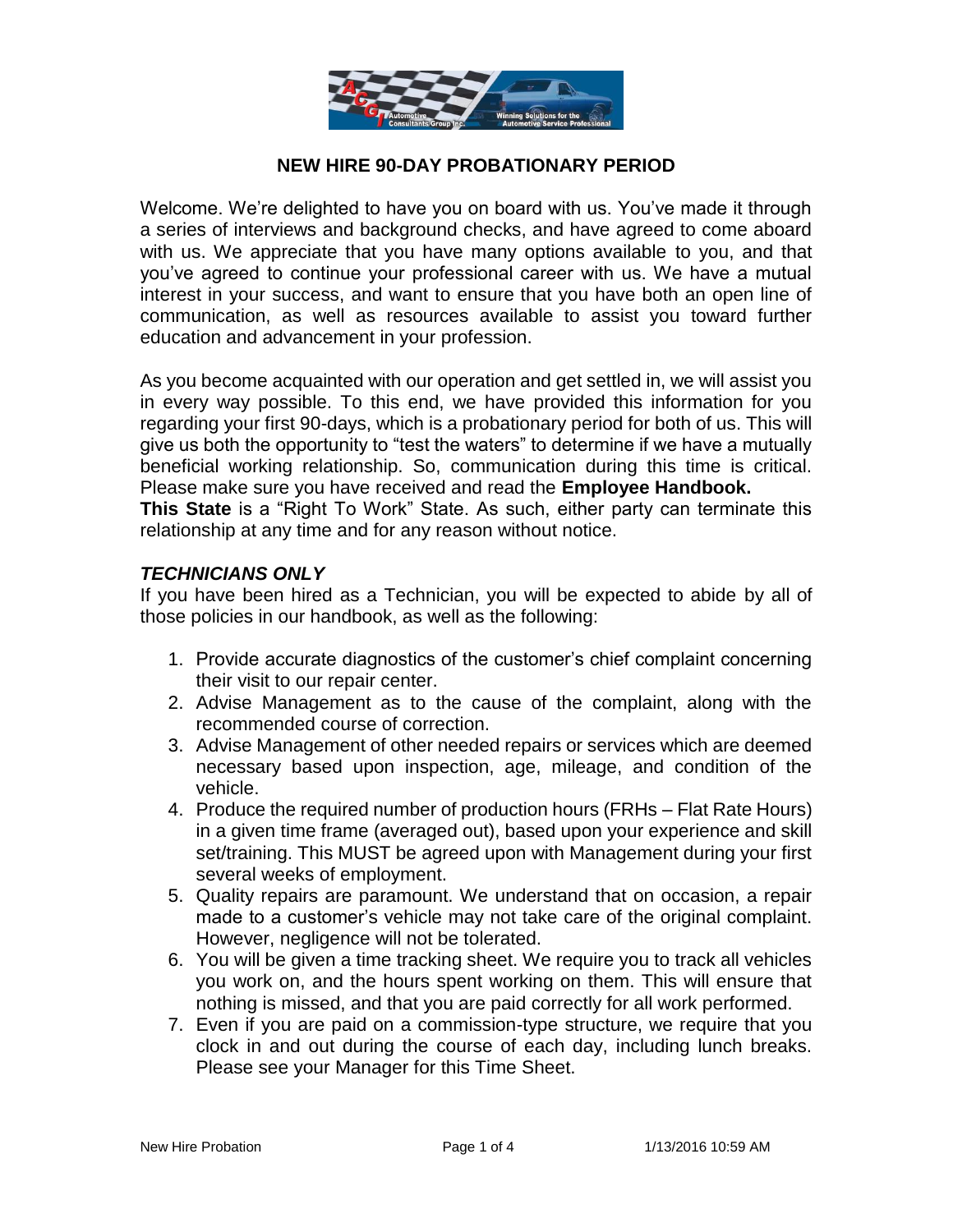8. If you have A/C certifications of any kind, proof of such will be required in order to use any A/C equipment or perform any service. Under NO CIRCUMSTANCES are you to use any air conditioning equipment or service any vehicle system (not even "top offs") until you have proper credentials.

You've agreed to a *starting pay rate of*: \_\_\_\$\_\_\_\_\_ per \_\_\_\_Week\_\_\_\_\_ For the first 30-days of employment. After this time, you will be paid \$ per flat rate hour billed out.

You've agreed to a FRH Production rate of: \_\_30 hours\_\_\_\_\_\_ per \_\_\_Week\_\_\_\_\_while employed with our company.

## **Technical Training**

Our business understands the importance of on-going training for our most valuable resource – our technicians. To this end, we will pay for two (2) automotive technical training classes within the first 6-months of your employment. Should your employment cease *for any reason including termination* within 6-months AFTER attending the class(es) we pay for, the monies for those classes will be withheld from your final check.

## **Uniform Policy**

Also, in promoting a quality image to our clients, you'll need to get fitted for uniforms immediately. Set-up costs for your uniforms will be deducted from your initial pay. Upon the successful completion of your probationary period, this cost will be reimbursed back to you. However, upon separation from us whether voluntary or not, all uniforms must be accounted for. **The costs incurred for missing uniforms or associated uniform costs (i.e. damage) will be deducted from your final paycheck. This check will be withheld pending proper exit interview procedures, time card validation, key turn in, etc.**

## **Vacation and Sick Time Policy**

We proudly offer our employees PTO (Paid Time Off) according to the PTO GUIDE in our Handbook after your 1-year anniversary. We also offer paid sick time provided a doctor's note is brought in. This will begin after your 90-day probationary period.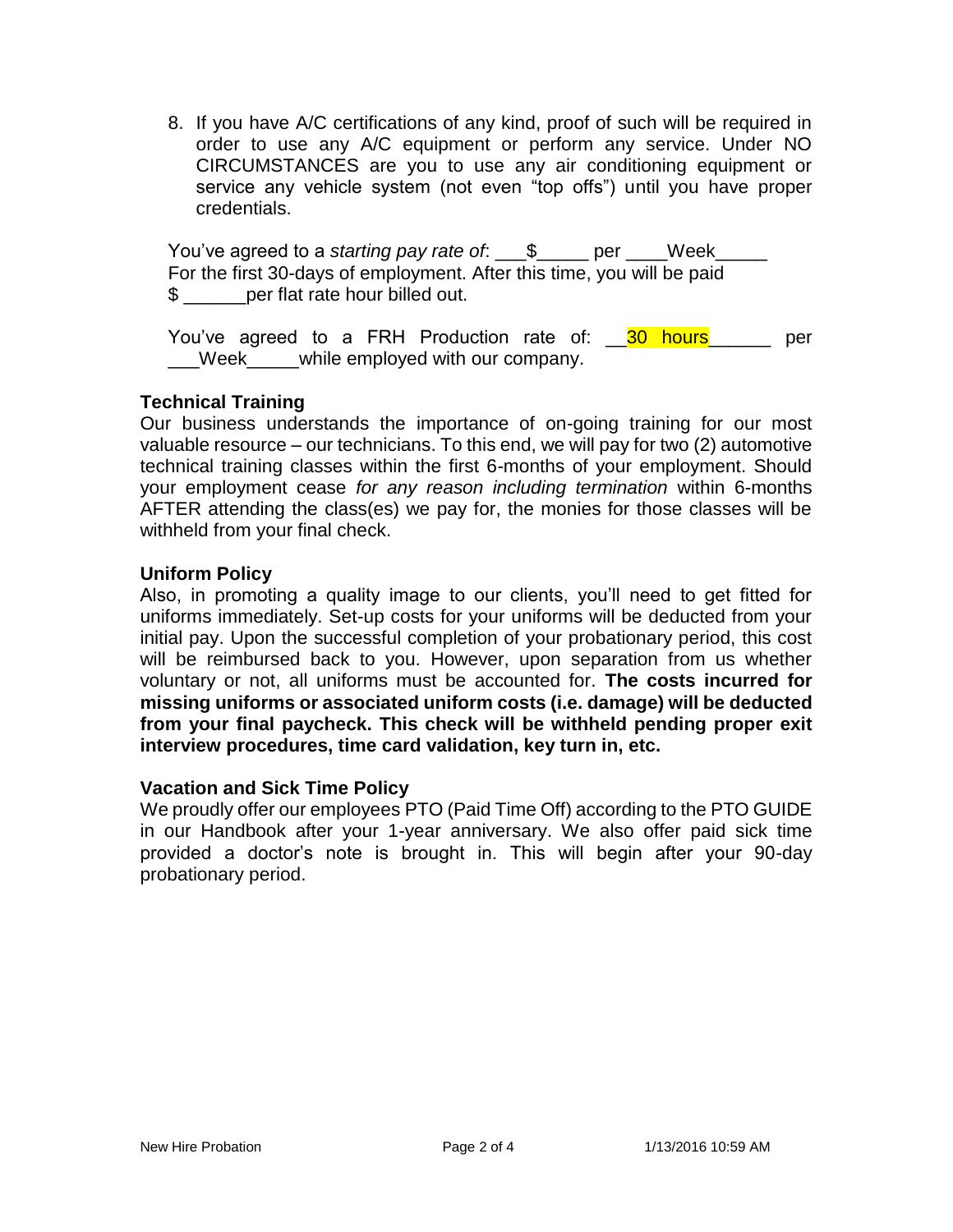#### **For Apprentice/Trainees**

You have been carefully selected to join our company and our industry in an apprenticeship role. We have all started here. We believe you have all of the attributes and characteristics to make an outstanding addition to our team. During your orientation period, you will be introduced to a few of our seasoned veterans, who have invested heavily in this profession in the way of tools, equipment, ongoing training, and years of experience. You will be paired up with select individuals who will guide you, mentor you, and train you. They will be responsible for the amount and quality of work you produce for our customers. Therefore, you will listen, learn, pay attention, and answer to them. The quality of this relationship is paramount to your overall success. Please do not underestimate the importance of this relationship. Should you have any concerns, please address them with the business owner or manager.